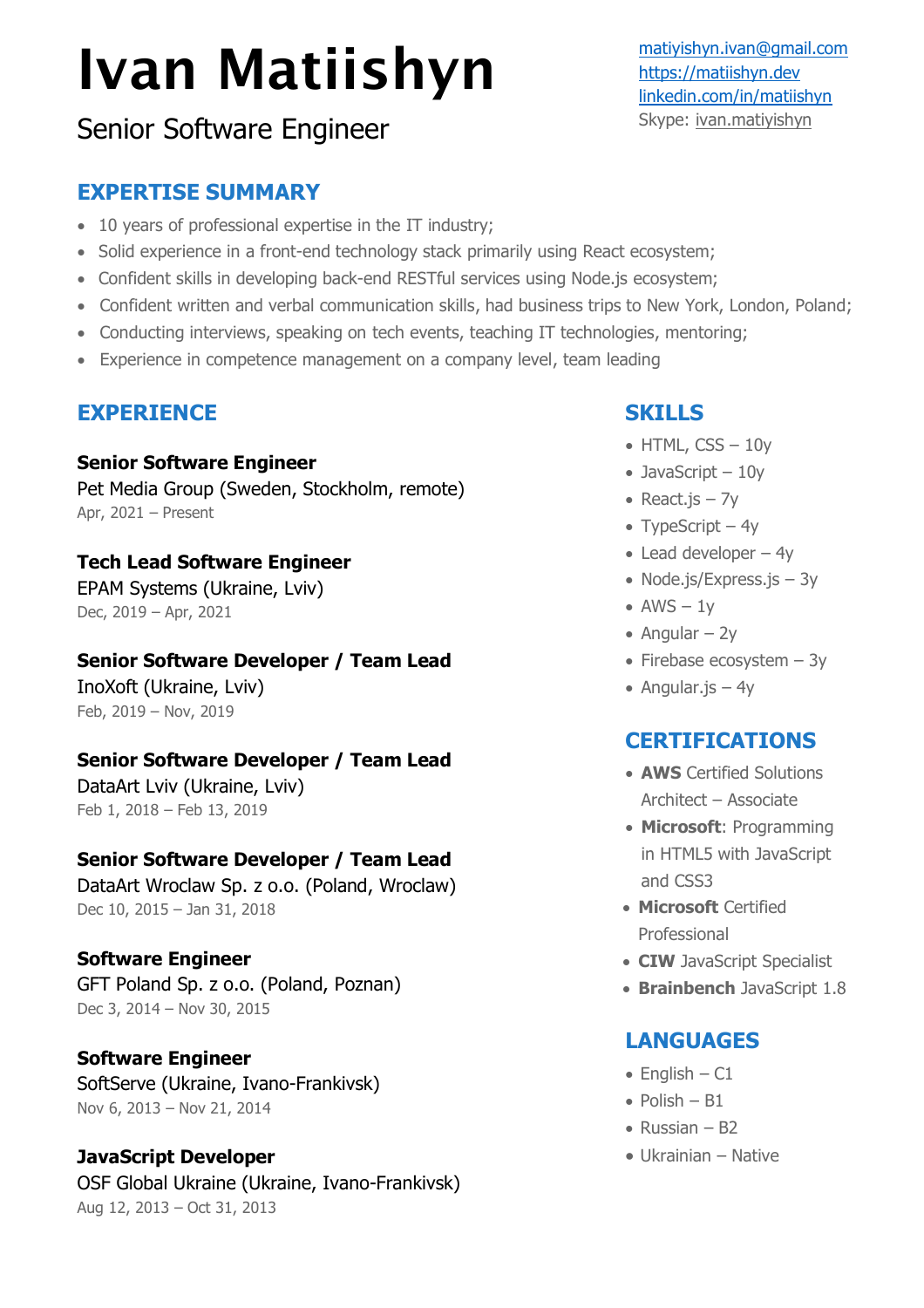## **PROJECTS**

#### **LARGEST IN EUROPE ONLINE MARKETPLACE FOR PETS**

Senior Full-stack Developer | React.js, Next.js, TypeScript, Node.js, GraphQL

| <b>PROJECT</b><br><b>DESCRIPTION:</b>      | The largest Europe online marketplace for pets that is designed to be a shared<br>platform for 12 countries                                                                                                       |
|--------------------------------------------|-------------------------------------------------------------------------------------------------------------------------------------------------------------------------------------------------------------------|
| <b>CUSTOMER:</b>                           | Sweden company                                                                                                                                                                                                    |
| <b>INVOLVEMENT</b><br><b>DURATION:</b>     | 12 months                                                                                                                                                                                                         |
| <b>PROJECT ROLE:</b>                       | Senior Full-stack Developer                                                                                                                                                                                       |
| <b>RESPONSIBILITIES:</b>                   | Implementing project architecture<br>Adding new features both on front-end and back-end<br>Leading Admin app for internal usage<br>٠<br>Working with T&S team on product improvements<br>Handling customer issues |
| <b>PROJECT TEAM SIZE:</b>                  | 35 team members                                                                                                                                                                                                   |
| <b>TOOLS &amp;</b><br><b>TECHNOLOGIES:</b> | TypeScript, React.js, Next.js, Apollo GraphQL, Node.js, Koa.js, ElasticSearch,<br>PostgreSQL, AWS                                                                                                                 |

## **PRODUCTIVITY TOOL WEB APPLICATION**

#### Senior Full-stack Developer | React.js, Node.js, GraphQL, MongoDB

| <b>PROJECT</b><br><b>DESCRIPTION:</b>      | An online productivity tool with a broad functionality like creating and editing tasks,<br>drag&drop, assigning and team collaboration |
|--------------------------------------------|----------------------------------------------------------------------------------------------------------------------------------------|
| <b>CUSTOMER:</b>                           | US-based start-up company                                                                                                              |
| <b>INVOLVEMENT</b><br><b>DURATION:</b>     | 4 months                                                                                                                               |
| <b>PROJECT ROLE:</b>                       | Senior Full-stack Developer                                                                                                            |
| <b>RESPONSIBILITIES:</b>                   | Implementing project architecture from scratch on front-end and back-end<br>٠                                                          |
| <b>PROJECT TEAM SIZE:</b>                  | 4 team members                                                                                                                         |
| <b>TOOLS &amp;</b><br><b>TECHNOLOGIES:</b> | React.js, Node.js, GraphQL, MongoDB, MobX, Apollo                                                                                      |

#### **E-COMMERCE PROJECT**

Senior Full-stack Developer | React.js, TypeScript, Node.js, SQL, AWS

**PROJECT DESCRIPTION:** A part of an e-commerce product with millions of monthly visitors. The particular part I was working on is responsible for high demand products that are sold during special events and with cooperation with different world celebrities. **CUSTOMER:** Largest sportswear manufacturer in Europe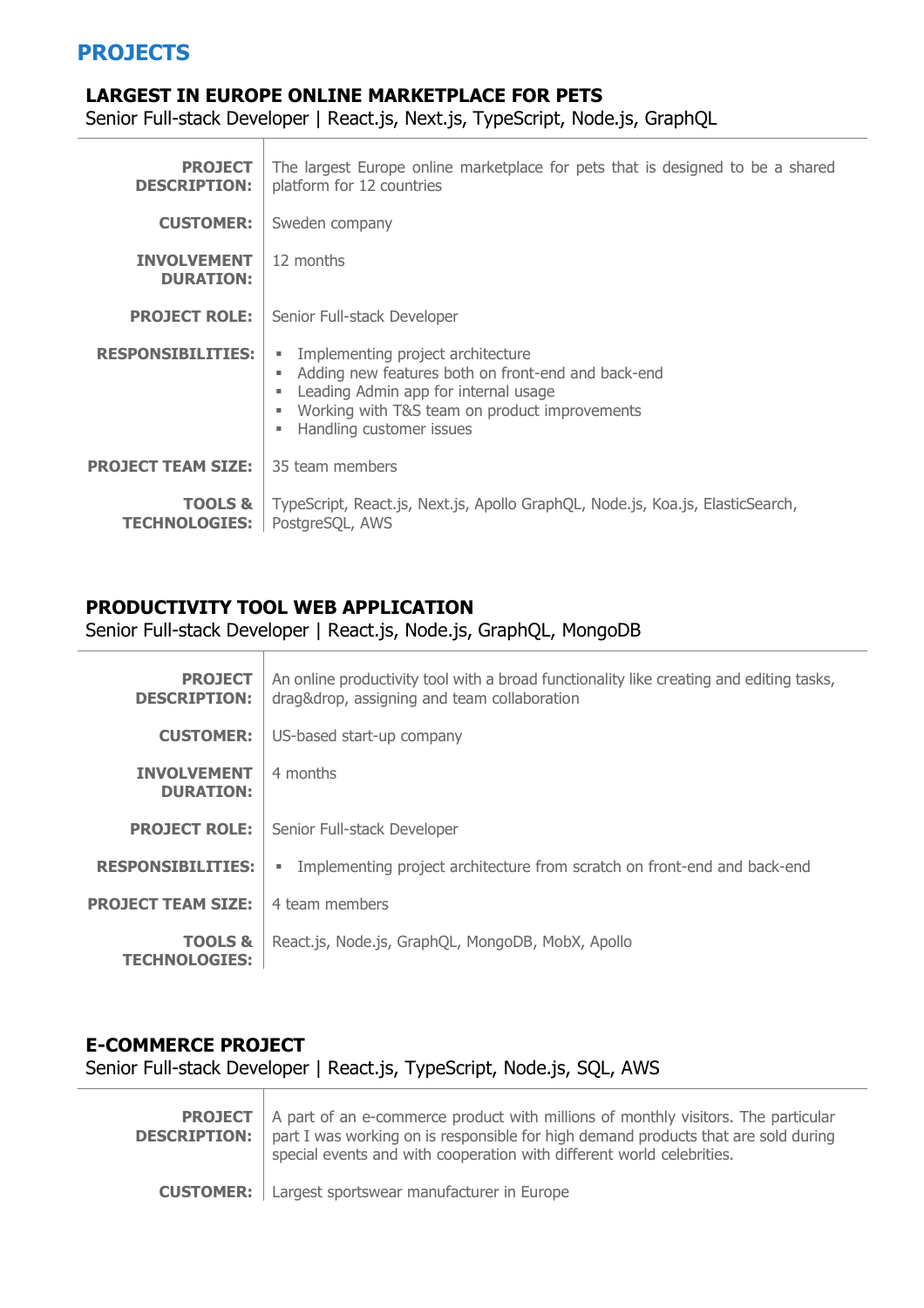| <b>INVOLVEMENT</b><br><b>DURATION:</b>     | 6 months                                                                                                                                                                         |
|--------------------------------------------|----------------------------------------------------------------------------------------------------------------------------------------------------------------------------------|
| <b>PROJECT ROLE:</b>                       | Senior Full-stack Developer                                                                                                                                                      |
| <b>RESPONSIBILITIES:</b>                   | Investigating and implementing both front-end and back-end technical solutions<br>ш<br>Constant communication with the client<br>٠<br>Project configuration on AWS platform<br>ш |
| <b>PROJECT TEAM SIZE:</b>                  | 10 team members                                                                                                                                                                  |
| <b>TOOLS &amp;</b><br><b>TECHNOLOGIES:</b> | React.js, Redux, TypeScript, Node.js, Express.js, PostgreSQL, AWS (Lambda,<br>Aurora, S3), Lerna Monorepo                                                                        |

#### **INTRANET NEWS PORTAL**

 $\top$ 

Senior Full-stack Developer | Sharepoint Online, Next.js, React.js, Node.js, Express.js, TypeScript

| <b>PROJECT</b><br><b>DESCRIPTION:</b>      | Intranet portal aimed to spread the news across the company with tens of<br>thousands daily visitors                                                                                             |
|--------------------------------------------|--------------------------------------------------------------------------------------------------------------------------------------------------------------------------------------------------|
| <b>CUSTOMER:</b>                           | The largest insurance company in the United States                                                                                                                                               |
| <b>INVOLVEMENT</b><br><b>DURATION:</b>     | 6 months                                                                                                                                                                                         |
| <b>PROJECT ROLE:</b>                       | Senior Full-Stack Developer                                                                                                                                                                      |
| <b>RESPONSIBILITIES:</b>                   | Working as a part of scrum team implementing new functionality using<br>٠<br><b>Sharepoint Online</b><br>Implementing POC web app using cutting edge technologies on top of<br>Sharepoint Online |
| <b>PROJECT TEAM SIZE:</b>                  | 10 team members                                                                                                                                                                                  |
| <b>TOOLS &amp;</b><br><b>TECHNOLOGIES:</b> | Sharepoint Online, Next.js, Server-side rendering, React.js, NodeJS, Express.js,<br>SASS, Azure                                                                                                  |

#### **JOB POSTING WEB APP**

Team Lead / Senior Full-stack Developer | Next.js, React.js, Node.js

| <b>PROJECT</b><br><b>DESCRIPTION:</b>  | A small responsive web app that allows you to find and apply to a job posting.<br>Implemented with Next.js, Server-side rendering, styled with Bootstrap 4 and<br>SCSS, deployed to Heroku as a testing environment |
|----------------------------------------|---------------------------------------------------------------------------------------------------------------------------------------------------------------------------------------------------------------------|
| <b>CUSTOMER:</b>                       | Netherlands based startup                                                                                                                                                                                           |
| <b>INVOLVEMENT</b><br><b>DURATION:</b> | 3 months                                                                                                                                                                                                            |
| <b>PROJECT ROLE:</b>                   | Lead Full-Stack Developer                                                                                                                                                                                           |
| <b>RESPONSIBILITIES:</b>               | pre-sales phase, project estimation<br>project architecture design and development<br>leading and mentoring junior developer                                                                                        |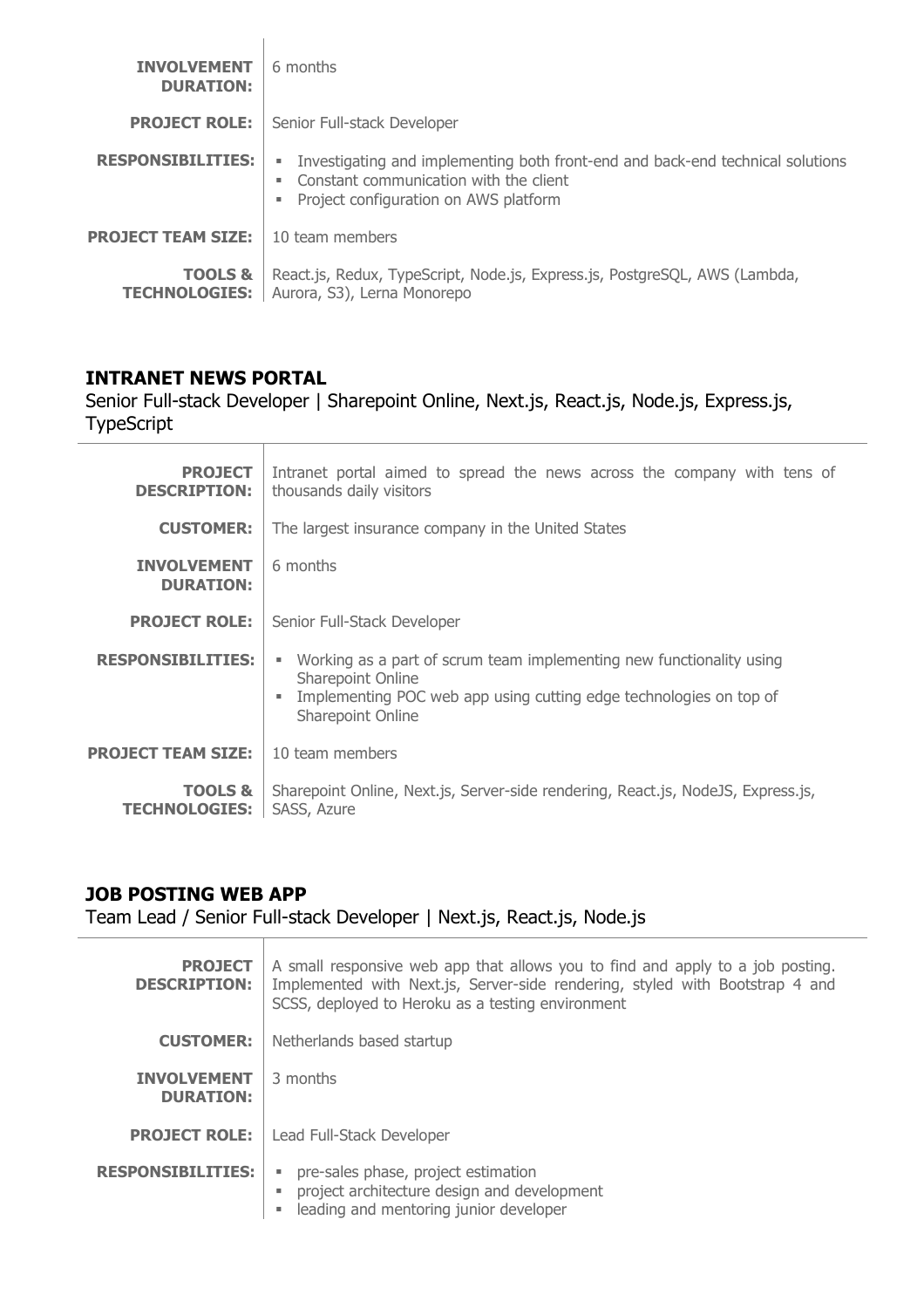**PROJECT TEAM SIZE:** 3 team members

**TOOLS &**  Next.js, Server-side rendering, React.js, NodeJS, Express.js, SASS, Bootstrap, **TECHNOLOGIES:** JIRA, Jenkins, Webpack

#### **WEB APPLICATION WITH ONLINE TELESCOPE VIEWER**

Team Lead / Senior Front-end Developer | React.js, Redux, TypeScript

| <b>PROJECT</b><br><b>DESCRIPTION:</b>      | The project allows you to get the live streaming from one a telescope around the<br>globe. Apart from that, it has many other interesting features like communication<br>with astronomers, different clubs and others |
|--------------------------------------------|-----------------------------------------------------------------------------------------------------------------------------------------------------------------------------------------------------------------------|
| <b>CUSTOMER:</b>                           | US company                                                                                                                                                                                                            |
| <b>INVOLVEMENT</b><br><b>DURATION:</b>     | 6 months                                                                                                                                                                                                              |
| <b>PROJECT ROLE:</b>                       | Team Lead, Senior Front-end Developer                                                                                                                                                                                 |
| <b>RESPONSIBILITIES:</b>                   | I joined an ongoing project as a team leader to help to speed up development,<br>refactor project architecture and implementing new functionality. Other<br>responsibilities:                                         |
|                                            | leading team<br>constant communication with the client<br>front-end architecture design                                                                                                                               |
| <b>PROJECT TEAM SIZE:</b>                  | 8 team members                                                                                                                                                                                                        |
| <b>TOOLS &amp;</b><br><b>TECHNOLOGIES:</b> | React.js, Redux, RxJS, ES6, SASS, Bootstrap, JIRA, Jenkins, Webpack                                                                                                                                                   |

#### **WEB APP FOR MANAGING CUSTOM PROJECTS AND TASK FLOW**

Lead developer | React.js, Redux, Google chrome extension

| <b>PROJECT</b><br><b>DESCRIPTION:</b>  | The project's aim was to build a web application for managing and creating<br>projects, users, tasks and different flow for every project.                                                                                                                                                                |
|----------------------------------------|-----------------------------------------------------------------------------------------------------------------------------------------------------------------------------------------------------------------------------------------------------------------------------------------------------------|
| <b>CUSTOMER:</b>                       | US company                                                                                                                                                                                                                                                                                                |
| <b>INVOLVEMENT</b><br><b>DURATION:</b> | 16 months                                                                                                                                                                                                                                                                                                 |
| <b>PROJECT ROLE:</b>                   | Lead Front-end Developer                                                                                                                                                                                                                                                                                  |
| <b>RESPONSIBILITIES:</b>               | Investigating and implementing front-end technical solutions<br>٠<br>Creating SPA from scratch<br>٠<br>Creating Google Chrome extension with similar functionality<br>Constant communication with Director of Engineering and Product Manager from<br>client side<br>Project configuration for production |
| <b>PROJECT TEAM SIZE:</b>              | 8 team members                                                                                                                                                                                                                                                                                            |
| <b>TOOLS &amp;</b>                     | React.js, Redux, RxJS, ES6, SASS, Bootstrap, JIRA, Jenkins, Webpack                                                                                                                                                                                                                                       |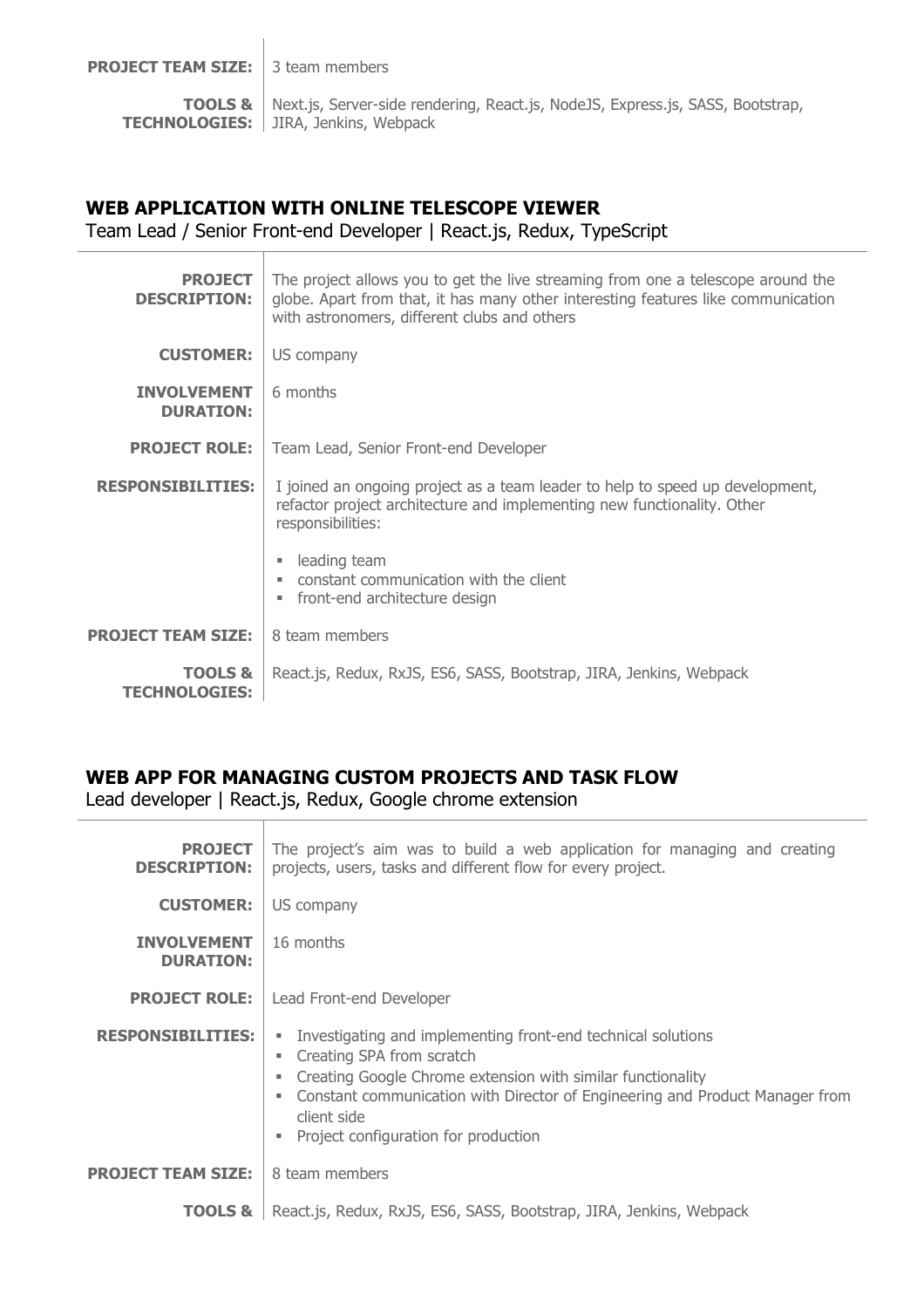#### **CUSTOM WEBSITES**

Lead developer | Angular 7, TypeScript, Firebase, Node.js

| <b>PROJECT</b><br><b>DESCRIPTION:</b>      | The project's aim is to build a web application which can be a custom website for<br>every customer using his own access code.<br>Project is written with Angular and fully integrated with Google Firebase |
|--------------------------------------------|-------------------------------------------------------------------------------------------------------------------------------------------------------------------------------------------------------------|
| <b>CUSTOMER:</b>                           | US based startup                                                                                                                                                                                            |
| <b>INVOLVEMENT</b><br><b>DURATION:</b>     | 10 months                                                                                                                                                                                                   |
| <b>PROJECT ROLE:</b>                       | Lead Full-Stack Developer                                                                                                                                                                                   |
| <b>RESPONSIBILITIES:</b>                   | Investigating and implementing front-end technical solutions<br>Creating Angular5 application from scratch<br>٠<br>Constant communication with Product owner<br>Project configuration for production        |
| <b>PROJECT TEAM SIZE:</b>                  | 10 team members                                                                                                                                                                                             |
| <b>TOOLS &amp;</b><br><b>TECHNOLOGIES:</b> | Angular, TypeScript, Bootstrap 4, SASS, Google Maps, Firebase, Trello                                                                                                                                       |

#### **US VISA ASSISTANT WEB APPLICATION**

Lead developer | Angular 2, Node.js, Express.js

| <b>PROJECT</b><br><b>DESCRIPTION:</b>      | The main goal of the application is to assist the process for individuals and<br>businesses in obtaining tourist, student and work (both non-immigrant and<br>immigrant) visa to the United States.<br>An essential part of the system is the filling and processing of the various visa<br>applications. The application is integrated with several external services to provide<br>document e-signing, payments and accounting, meetings scheduling, live chat,<br>checking case statuses, fax, voice calls, and two-factor authentication. |
|--------------------------------------------|-----------------------------------------------------------------------------------------------------------------------------------------------------------------------------------------------------------------------------------------------------------------------------------------------------------------------------------------------------------------------------------------------------------------------------------------------------------------------------------------------------------------------------------------------|
| <b>CUSTOMER:</b>                           | US company                                                                                                                                                                                                                                                                                                                                                                                                                                                                                                                                    |
| <b>INVOLVEMENT</b><br><b>DURATION:</b>     | 6 months                                                                                                                                                                                                                                                                                                                                                                                                                                                                                                                                      |
| <b>PROJECT ROLE:</b>                       | Lead Front-end Developer                                                                                                                                                                                                                                                                                                                                                                                                                                                                                                                      |
| <b>RESPONSIBILITIES:</b>                   | Creating Project Architecture from scratch;<br>ш<br>Application development<br>ш<br>Code review<br>Preparing code for Production;<br>SEO optimizations;                                                                                                                                                                                                                                                                                                                                                                                       |
| <b>PROJECT TEAM SIZE:</b>                  | 14 team members                                                                                                                                                                                                                                                                                                                                                                                                                                                                                                                               |
| <b>TOOLS &amp;</b><br><b>TECHNOLOGIES:</b> | The system contains 3 web applications:<br>public website - Angular 2 Universal (Server Side rendering), TypeScript,<br>SASS, SEO Optimization, NodeJS, ExpressJS, Webpack, Jenkins,                                                                                                                                                                                                                                                                                                                                                          |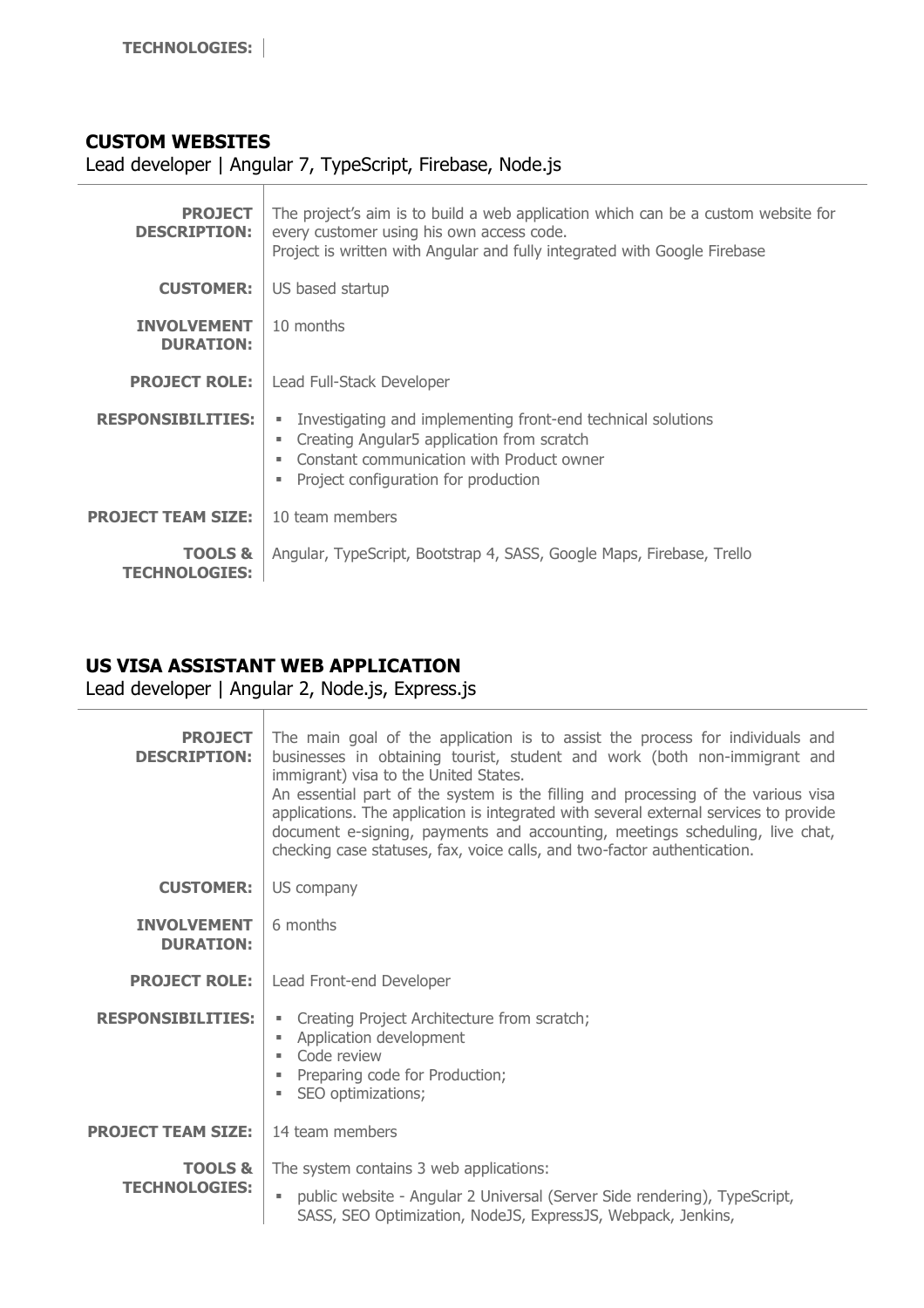▪ customer and internal portal - AngularJS 1.6.x, Webpack, ES6+, TypeScript, Gulp, SASS

## **E-COMMERCE PROJECT**

Senior developer | React.js, Redux, Node.js, Express.js

| <b>PROJECT</b><br><b>DESCRIPTION:</b>  | A new e-commerce website from scratch with 8 mln unique visitors per month.<br>Started the application from scratch, configured server rendering, Redux store,<br>React routing, building and deployment processes |
|----------------------------------------|--------------------------------------------------------------------------------------------------------------------------------------------------------------------------------------------------------------------|
| <b>CUSTOMER:</b>                       | US company                                                                                                                                                                                                         |
| <b>INVOLVEMENT</b><br><b>DURATION:</b> | 3 months                                                                                                                                                                                                           |
| <b>PROJECT ROLE:</b>                   | Senior Full-Stack Developer                                                                                                                                                                                        |
| <b>RESPONSIBILITIES:</b>               | Creating Project Architecture from scratch;<br>ш<br>Project Architecture;<br>Web application development;<br>Communication with products owners;<br>SEO optimizations;<br>ш                                        |
| <b>PROJECT TEAM SIZE:</b>              | 5-8 team members                                                                                                                                                                                                   |
| TOOLS &<br><b>TECHNOLOGIES:</b>        | JavaScript (ES2016, JSX), NodeJS (Express), Universal (Isomorphic) React/Redux<br>application, HTML5, CSS3, React, Redux, NodeJS, ExpressJS, SASS                                                                  |

## **CUSTOM APPLICATION MANAGER**

Lead developer | Angular.js, Firebase, Node.js

| <b>PROJECT</b><br><b>DESCRIPTION:</b>        | The main goal of the application is to assist the process of creating custom<br>applications for artists. Creating custom Collections, uploading images, recording<br>sound. Website scrapping and importing images.<br>Integrations with:<br>Stripe payment system<br>٠<br><b>Firebase Database</b><br>٠<br>Firebase Storage<br>ш<br>Firebase Auth<br>ш<br>Firebase Functions as a Server-side written in NodeJS<br>Website Scrapper<br>ш<br>Keen Analytics<br>٠ |
|----------------------------------------------|-------------------------------------------------------------------------------------------------------------------------------------------------------------------------------------------------------------------------------------------------------------------------------------------------------------------------------------------------------------------------------------------------------------------------------------------------------------------|
| <b>CUSTOMER:</b>                             | US based startup                                                                                                                                                                                                                                                                                                                                                                                                                                                  |
| <b>INVOLVEMENT</b><br><b>DURATION:</b>       | 12 months                                                                                                                                                                                                                                                                                                                                                                                                                                                         |
| <b>PROJECT ROLE:</b>                         | Lead Full-Stack Developer                                                                                                                                                                                                                                                                                                                                                                                                                                         |
| <b>RESPONSTBILITIES:</b>                     | • Creating Project Architecture<br>Web application development<br>٠<br>Constant communication with Product owner<br>٠<br>Project configuration for production<br>٠                                                                                                                                                                                                                                                                                                |
| <b>PROJECT TEAM SIZE:</b>   4-6 team members |                                                                                                                                                                                                                                                                                                                                                                                                                                                                   |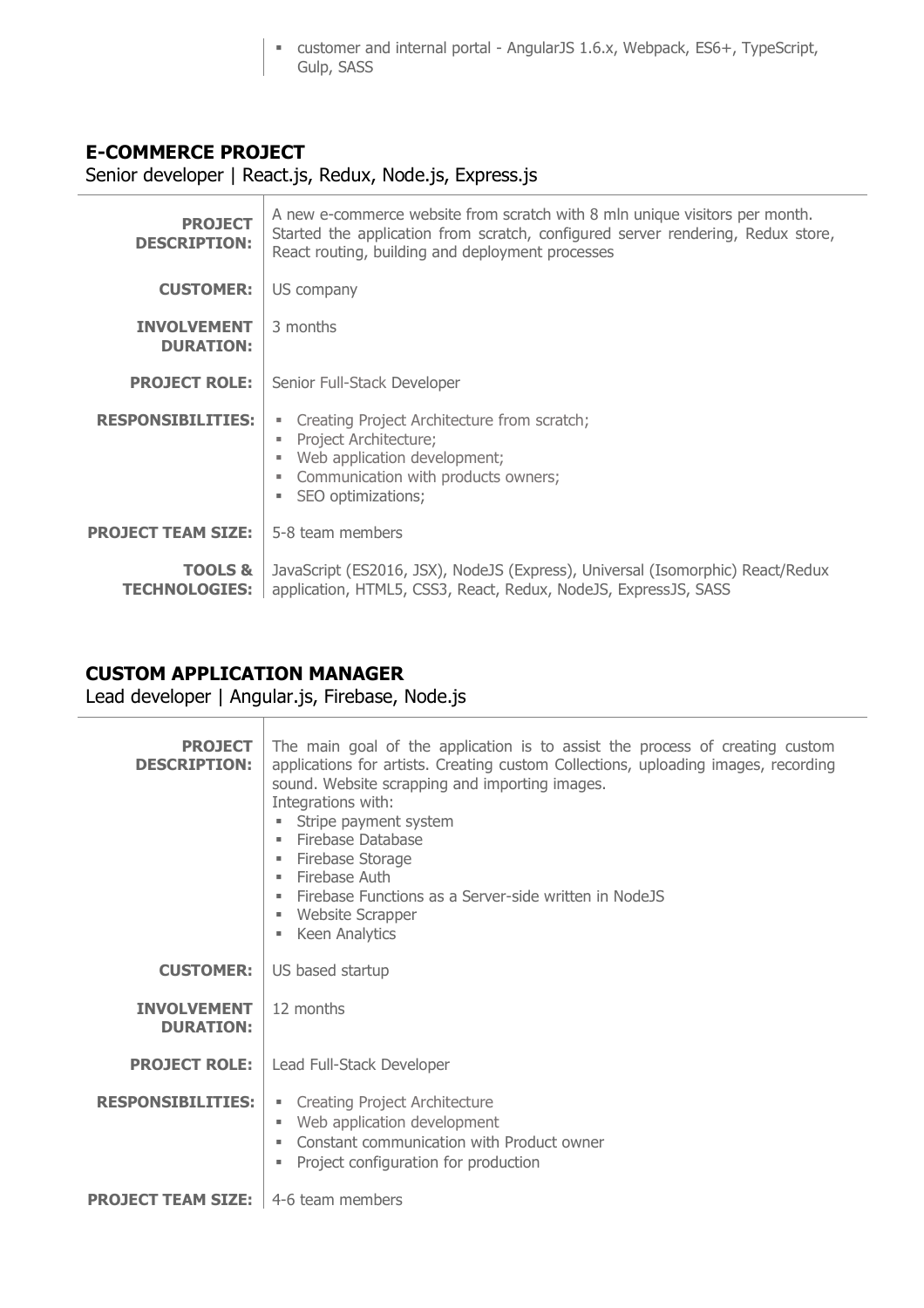## **ONBOARDING AND ACCOUNT CREATION SYSTEM**

Senior developer | React.js

| <b>PROJECT</b><br><b>DESCRIPTION:</b>      | The project's aim was to create a system for opening bank accounts for different<br>business structures. The product delivers an effective, flexible proposition which<br>will improve the overall customer experience by making day to day banking easier<br>and more accessible across all other products and services. The main requirements<br>are:<br>New customer facing web site for onboarding and account opening;<br>Product activation and after-sale care (up to 30 days);<br>OB&AO process for Sole Traders, Limited Companies and Simple Partnerships;<br>Supported products – deposits and current accounts. |
|--------------------------------------------|-----------------------------------------------------------------------------------------------------------------------------------------------------------------------------------------------------------------------------------------------------------------------------------------------------------------------------------------------------------------------------------------------------------------------------------------------------------------------------------------------------------------------------------------------------------------------------------------------------------------------------|
| <b>CUSTOMER:</b>                           | One of the largest financial companies in the world                                                                                                                                                                                                                                                                                                                                                                                                                                                                                                                                                                         |
| <b>INVOLVEMENT</b><br><b>DURATION:</b>     | 6 months                                                                                                                                                                                                                                                                                                                                                                                                                                                                                                                                                                                                                    |
| <b>PROJECT ROLE:</b>                       | Senior Front-end Developer                                                                                                                                                                                                                                                                                                                                                                                                                                                                                                                                                                                                  |
| <b>RESPONSIBILITIES:</b>                   | • Architecture design;<br>Web application development;<br>u.<br>Implementing accessibility level AA;<br>• Communication with products owners;<br>Issue resolving, support.                                                                                                                                                                                                                                                                                                                                                                                                                                                  |
| <b>PROJECT TEAM SIZE:</b>                  | 5-8 team members                                                                                                                                                                                                                                                                                                                                                                                                                                                                                                                                                                                                            |
| <b>TOOLS &amp;</b><br><b>TECHNOLOGIES:</b> | JavaScript (ES2015, JSX), HTML5, CSS3, React, Redux, lodash                                                                                                                                                                                                                                                                                                                                                                                                                                                                                                                                                                 |

## **VINYL RECORDS ONLINE STORE**

Lead developer | Angular.js, Bootstrap

| <b>PROJECT</b><br><b>DESCRIPTION:</b>  | Full featured web shop that had listing of all products with filtering and sorting,<br>different categories of products and full cycle of ordering with user's personal page<br>that stores all ordering history and addresses. The application is integrated with<br>payment system, video resources and social networks. Search Engine Optimizations<br>(SEO) are made for searching platforms and social networks. |
|----------------------------------------|-----------------------------------------------------------------------------------------------------------------------------------------------------------------------------------------------------------------------------------------------------------------------------------------------------------------------------------------------------------------------------------------------------------------------|
| <b>CUSTOMER:</b>                       | Netherlands based startup                                                                                                                                                                                                                                                                                                                                                                                             |
| <b>INVOLVEMENT</b><br><b>DURATION:</b> | 9 months                                                                                                                                                                                                                                                                                                                                                                                                              |
| <b>PROJECT ROLE:</b>                   | Lead Front-end developer                                                                                                                                                                                                                                                                                                                                                                                              |
| <b>RESPONSIBILITIES:</b>               | Designing UX solutions and creating user-friendly UI;<br>Designing front-end application architecture;<br>Code review;<br>Investigating and fixing issues;<br>Code refactoring.                                                                                                                                                                                                                                       |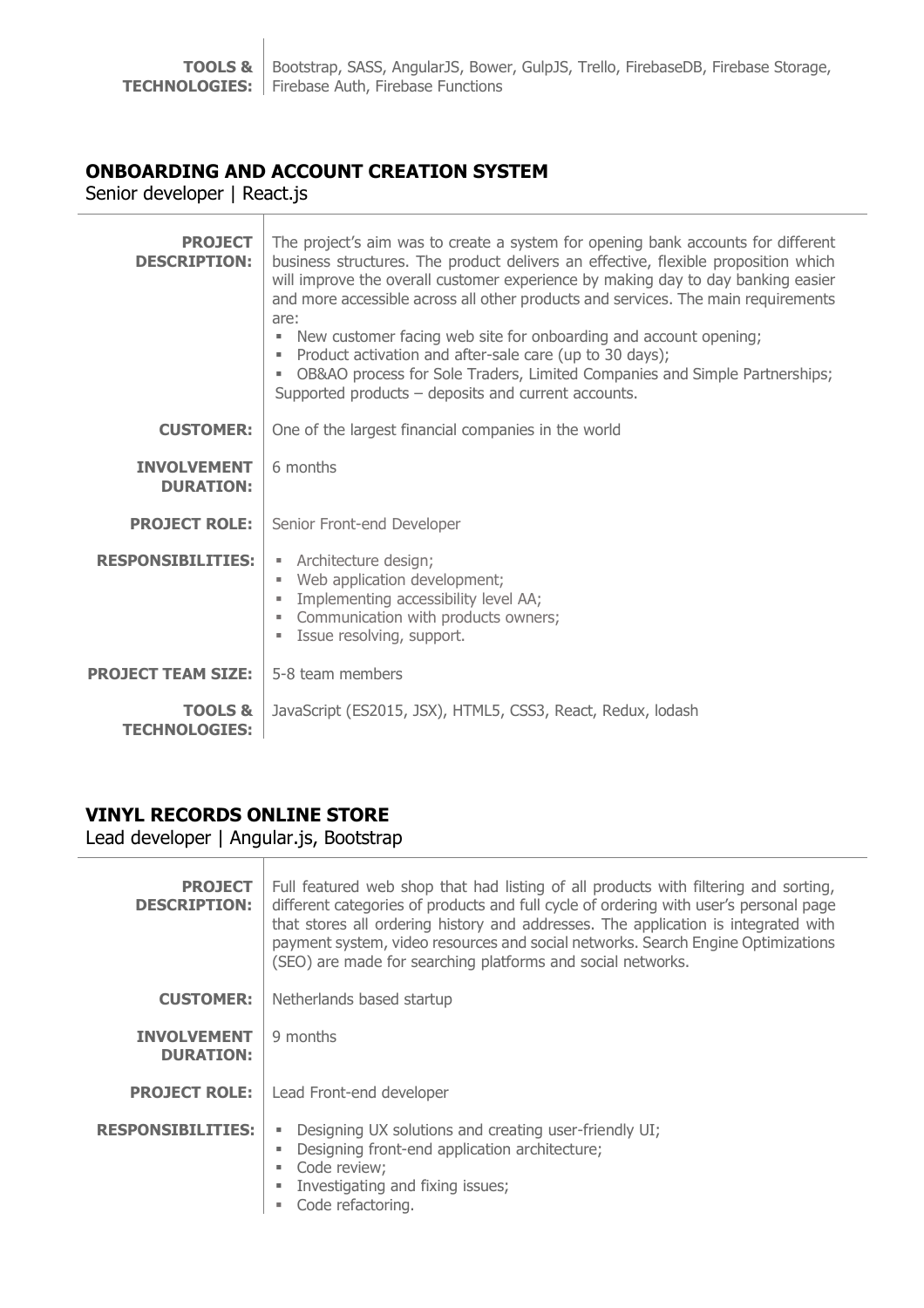**PROJECT TEAM SIZE:** 3-5 team members

**TOOLS & TECHNOLOGIES:** AngularJS, jQuery, Underscore, Gulp, Bower, Node.js, Express, MongoDB JavaScript, MEAN Stack, HTML5, CSS3, Bootstrap, LESS, Responsive Design,

#### **SOCIAL ACTIVITIES ANALYZING APPLICATION**

Angular.js, Bootstrap

| <b>PROJECT</b><br><b>DESCRIPTION:</b>  | The project's aim was to analyze activities in different social networks (Facebook,<br>Twitter, and YouTube) of several biggest banks in the UK. The application also<br>analyzed content and defined level of user's attitude, whether it's positive or<br>negative. We started application from the design phase and I took part in creating<br>application based on User Experience. |
|----------------------------------------|-----------------------------------------------------------------------------------------------------------------------------------------------------------------------------------------------------------------------------------------------------------------------------------------------------------------------------------------------------------------------------------------|
| <b>CUSTOMER:</b>                       | British multinational bank headquartered in London                                                                                                                                                                                                                                                                                                                                      |
| <b>INVOLVEMENT</b><br><b>DURATION:</b> | 6 months                                                                                                                                                                                                                                                                                                                                                                                |
| <b>PROJECT ROLE:</b>                   | Front-end Developer                                                                                                                                                                                                                                                                                                                                                                     |
| <b>RESPONSIBILITIES:</b>               | Designing UX solutions and creating user-friendly UI;<br>Designing application architecture;<br>Web application development;<br>Communication with the product owner and product management team.<br>u.                                                                                                                                                                                 |
| <b>PROJECT TEAM SIZE:</b>              | 6 team members                                                                                                                                                                                                                                                                                                                                                                          |
| <b>TOOLS &amp;</b>                     | JavaScript, HTML5, CSS3, Bootstrap, LESS, Responsive Design, AngularJS,<br><b>TECHNOLOGIES:</b>   jQuery, Underscore, Node.js, Grunt, Bower, JIRA                                                                                                                                                                                                                                       |

## **APPLICATION FOR MANAGING INVESTMENTS**

Angular.js, Bootstrap

| <b>PROJECT</b><br><b>DESCRIPTION:</b>  | Web-application for banks customers which helped to manage affiliations and<br>investments. One of the main application features is the whole cycle of approvals<br>by line managers and central compliance managers. During this process a manager<br>could create dialogs with anyone for private communication. |
|----------------------------------------|--------------------------------------------------------------------------------------------------------------------------------------------------------------------------------------------------------------------------------------------------------------------------------------------------------------------|
| <b>CUSTOMER:</b>                       | British multinational bank headquartered in London                                                                                                                                                                                                                                                                 |
| <b>INVOLVEMENT</b><br><b>DURATION:</b> | 5 months                                                                                                                                                                                                                                                                                                           |
| <b>PROJECT ROLE:</b>                   | Front-end developer                                                                                                                                                                                                                                                                                                |
| RESPONSTBILITTES:                      | Web application development;<br>ш<br>Communication with the customer and designers;<br>Unit testing;<br>٠<br>Code refactoring;<br>Investigating and fixing issues.                                                                                                                                                 |
| <b>PROJECT TEAM SIZE:</b>              | 10-12 team members                                                                                                                                                                                                                                                                                                 |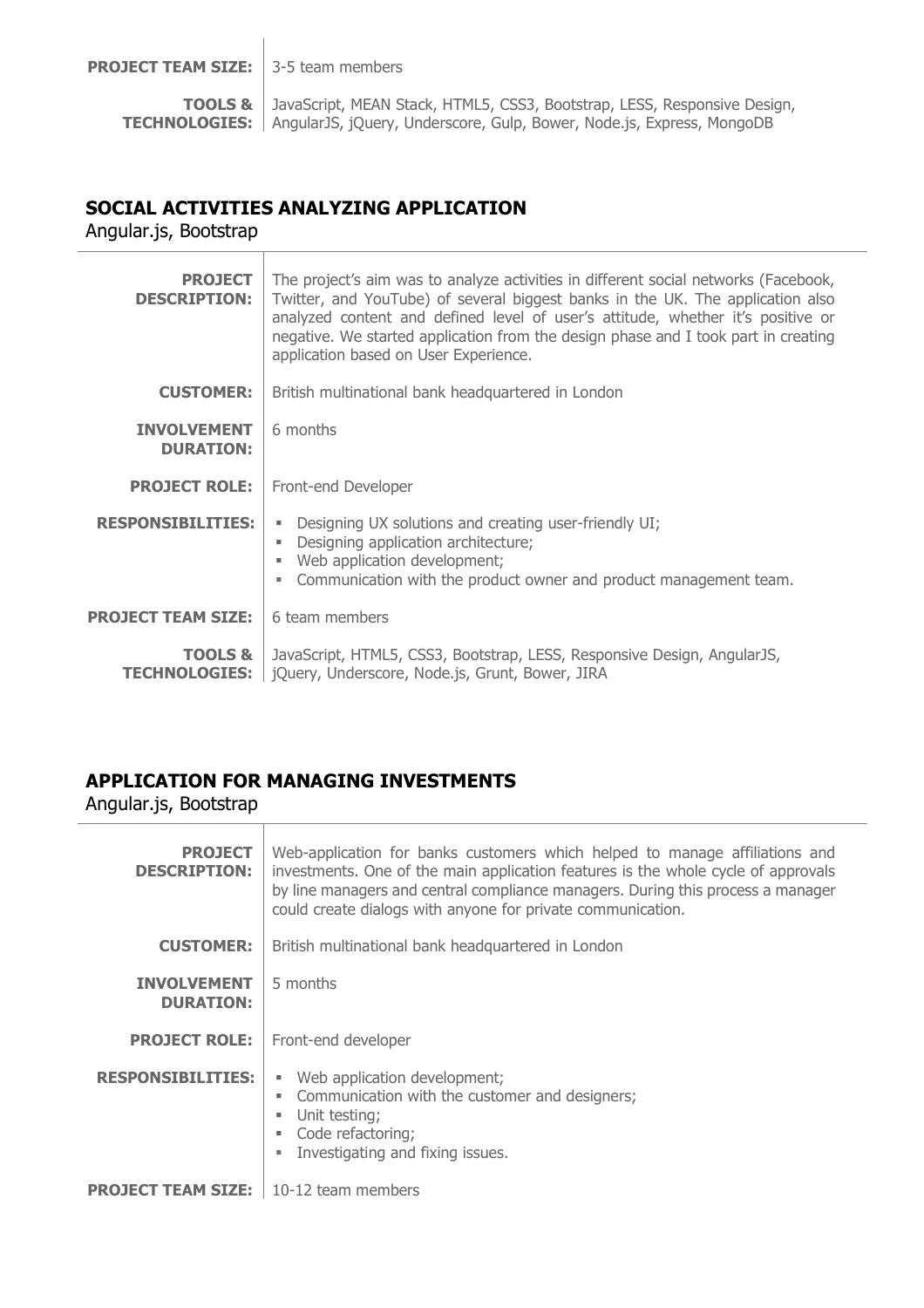## **APPLICATION FOR MANAGING DENIALS IN INSURANCE SYSTEMS**

Backbone.js

| <b>PROJECT</b><br><b>DESCRIPTION:</b>      | The project's aim was to provide customers with advanced tools to identify,<br>measure, resolve and prevent denials from third party insurances. This application<br>was later integrated with complex set of applications that helped to manage all<br>points of connections between hospitals and insurance companies, enhancing their<br>overall experience from scheduling to billing. |
|--------------------------------------------|--------------------------------------------------------------------------------------------------------------------------------------------------------------------------------------------------------------------------------------------------------------------------------------------------------------------------------------------------------------------------------------------|
| <b>CUSTOMER:</b>                           | U.S.-based company that provides software solutions for hospitals and healthcare<br>facilities                                                                                                                                                                                                                                                                                             |
| <b>INVOLVEMENT</b><br><b>DURATION:</b>     | 8 months                                                                                                                                                                                                                                                                                                                                                                                   |
| <b>PROJECT ROLE:</b>                       | Lead Front-end developer                                                                                                                                                                                                                                                                                                                                                                   |
| <b>RESPONSIBILITIES:</b>                   | • Leading front-end team;<br>Development of Web UI;<br>٠<br>Communication with product owner and UX designers;<br>Code review;<br>۰.<br>Mentoring junior staff.                                                                                                                                                                                                                            |
| <b>PROJECT TEAM SIZE:</b>                  | 12-20 team members                                                                                                                                                                                                                                                                                                                                                                         |
| <b>TOOLS &amp;</b><br><b>TECHNOLOGIES:</b> | JavaScript, Backbone.js, jQuery, Jasmine, HTML5, CSS3, Bootstrap, AJAX, Git,<br>Grunt, RequireJS, JIRA                                                                                                                                                                                                                                                                                     |

#### **WEB HELP DESKS**

 $\overline{a}$ 

| Ext.js                                     |                                                                                                                                                                                      |
|--------------------------------------------|--------------------------------------------------------------------------------------------------------------------------------------------------------------------------------------|
| <b>PROJECT</b><br><b>DESCRIPTION:</b>      | Web-based solution for tracking support requests for enterprises and educational<br>institutions.                                                                                    |
| <b>CUSTOMER:</b>                           | U.S.-based company                                                                                                                                                                   |
| <b>INVOLVEMENT</b><br><b>DURATION:</b>     | 3 months                                                                                                                                                                             |
| <b>PROJECT ROLE:</b>                       | Software Developer                                                                                                                                                                   |
| <b>RESPONSIBILITIES:</b>                   | Web application development;<br>٠<br>Fixing and supporting issues;<br>٠<br>Communication with the back-end and QA teams from client side.<br>Communication with product owner.<br>×. |
| <b>PROJECT TEAM SIZE:</b>                  | 12-20 team members                                                                                                                                                                   |
| <b>TOOLS &amp;</b><br><b>TECHNOLOGIES:</b> | JavaScript, Backbone.js, jQuery, Jasmine, HTML5, CSS3, Bootstrap, AJAX, Git,<br>Grunt, RequireJS, JIRA                                                                               |